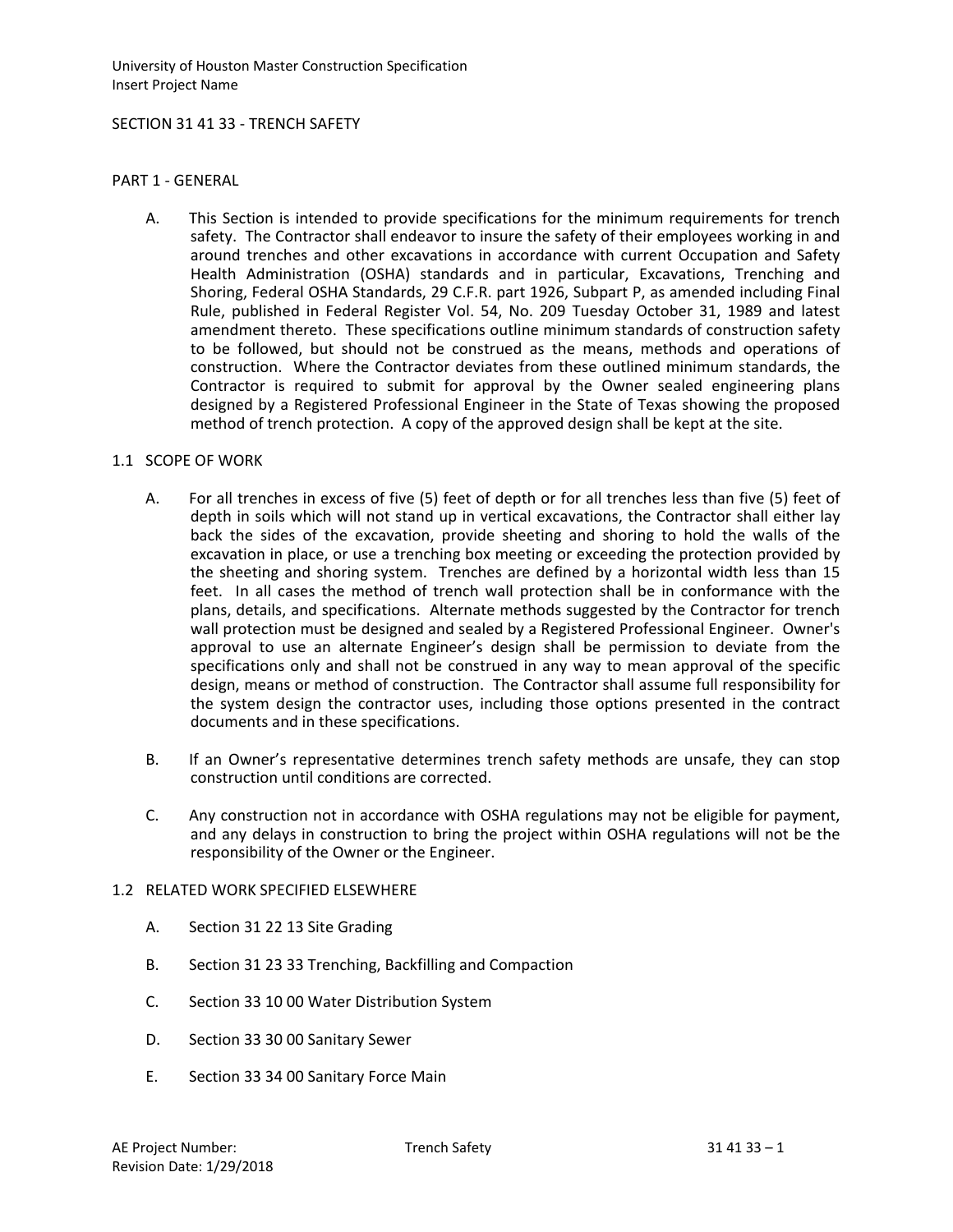University of Houston Master Construction Specification Insert Project Name

F. Section 33 40 00 Drainage

### PART 2 - PRODUCTS

A. Materials used for sheeting, sheet piling, cribbing, bracing, shoring, underpinning, and other structural retaining systems shall be in good serviceable condition, of good quality, of a suitable condition and grade to perform the intended use. Wood shall be sound, free from large or loose knots, and of the proper dimensions. The Contractor shall be responsible for maintaining the systems in a manner consistent with the intended design and in a manner that will prevent exposure of workers to hazards.

### PART 3 - EXECUTION

### 3.1 GENERAL SAFETY REQUIREMENTS

- A. The work area shall be kept free of hazards to the employees. All surface encumbrances which may create a hazard shall be removed, supported or otherwise isolated as necessary to safeguard employees.
- B. The Contractor shall take special precautions to locate existing utilities and to protect those systems as required. The Contractor shall call the Utility Coordinating Committee as required 24 hours prior to excavating around existing utilities.
- C. The Contractor shall provide safe access and egress to excavations. Ramps or stairways shall be structurally sound and capable of providing a safe means of escape from the excavation. Trenches in excess of four (4) feet in depth shall have a safe means of egress from the trench spaced such that no more than 25 feet of lateral travel would be required to reach the egress system.
- D. The employees shall be protected from work place hazards such as vehicular traffic, falling loads, and hazardous atmosphere. Excavations shall be marked so that employees and equipment are clearly warned of the location of the excavations. Trenches shall be kept free of water accumulations that would present a hazard to employees. Adjacent structures shall be stabilized as necessary so as not to present a possible hazard to the employees. Equipment shall be kept sufficiently clear of excavations so as not to create a potential overburden stress to trench walls causing cave-ins. Safe access shall be provided with handrails where access over trenches is required.
- E. Emergency rescue equipment as required by OSHA shall be readily available at the site and shall be maintained to good working condition.
- F. Daily inspections of excavations, the adjacent areas, and the protective systems shall be made by a person or persons competent to make such inspections to keep the Contractor notified of unsafe conditions so that necessary precautionary actions can be taken.

# 3.2 TRENCH WALL LAYBACK

# A. General

In areas where no pavement or other structural elements are to be constructed, the sides of the trenches over five (5) feet deep may be sloped to provide protection from cave ins. If written approval is given by the Owner, trenches beneath pavement or other structures may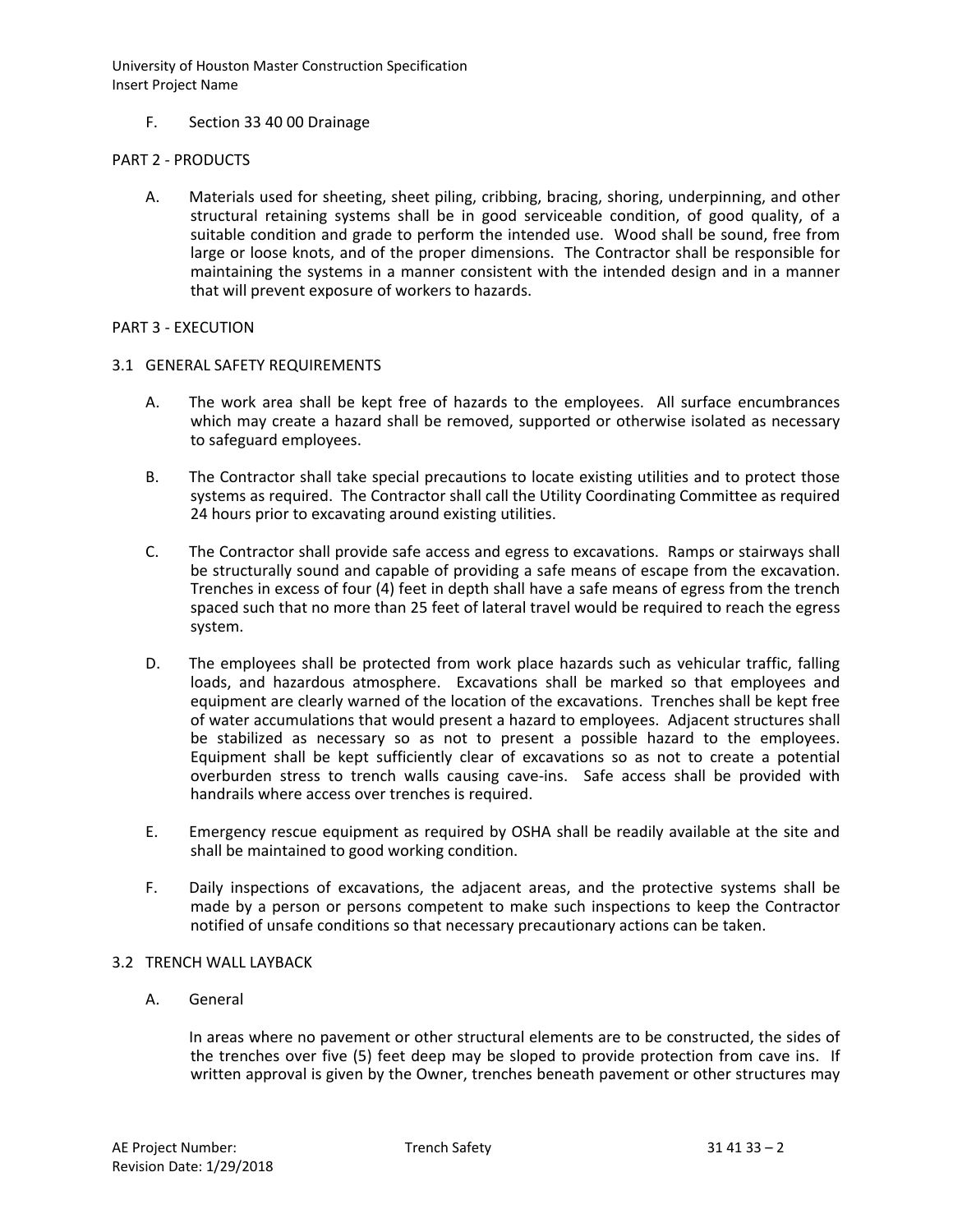also be laid back. Backfill for laid back trenches shall be as provided for a vertical wall trench for the full width of the excavation.

- B. Layback Slope Requirements
	- 1. The Contractor shall be responsible for providing the proper lay back slopes for all soil conditions encountered. Where soils data is provided for the Contractor's use, that information is intended as a sampling of the types of soils materials that may be encountered; however, the Contractor shall be diligent in observing the actual soil conditions as the work proceeds and shall be responsible for providing a safety system adequate to meet the minimum standards for the actual types of soils encountered. Special precautions shall be taken to monitor conditions when working in fill areas, areas subject to surcharge and areas exposed to vibrations from nearby equipment and machinery.
	- 2. At the Contractor's option where a layback trench system is approved for use, the Contractor may layback the sides of the trench at a slope of one and one-half (1-1/2) feet horizontal to one (1) foot vertical without testing for the soil's stability. When this method is used, it does not preclude the removal of unsuitable materials encountered and replacement with suitable materials. This method shall not be used in unsuitable soils such as wet sands, silts, peat or in other areas which require special procedures, equipment and materials.
	- 3. The Contractor may engage a competent person in the means of soil classification to determine the soil classification as a means of reducing the trench wall slopes. Layback slopes may be sloped up to the maximum allowable slopes as follows for the given types of soil.

#### MAXIMUM ALLOWABLE SLOPES

| Soil Materials | <b>For Excavations</b><br>Less than 20<br>Feet Deep [c]<br>Slope H:V |       |
|----------------|----------------------------------------------------------------------|-------|
| Stable Rock    | Vertical                                                             | (90°) |
| Type A-[b]     | 3/4:1                                                                | (53°) |
| Type B         | 1:1                                                                  | (45°) |
| Type C         | 11/2:1                                                               | (34°) |

Notes:

- a) Numbers shown in parentheses next to maximum allowable slopes are angles expressed in degrees from the horizontal. Angles have been rounded off.
- b) A short-term maximum allowable slope of 1/2H:1V (63°) is allowed in excavations in Type A soil that are 12 feet (3.67 m) or less in depth. Short-term maximum allowable slopes for excavations greater than 12 feet (3.67 m) in depth shall be 3/4H:1V (53°).
- c) Sloping or benching for excavations greater than 20 feet deep shall be designed by a registered professional engineer.
- 4. The types of soil given in paragraph 3.2.B are defined as follows: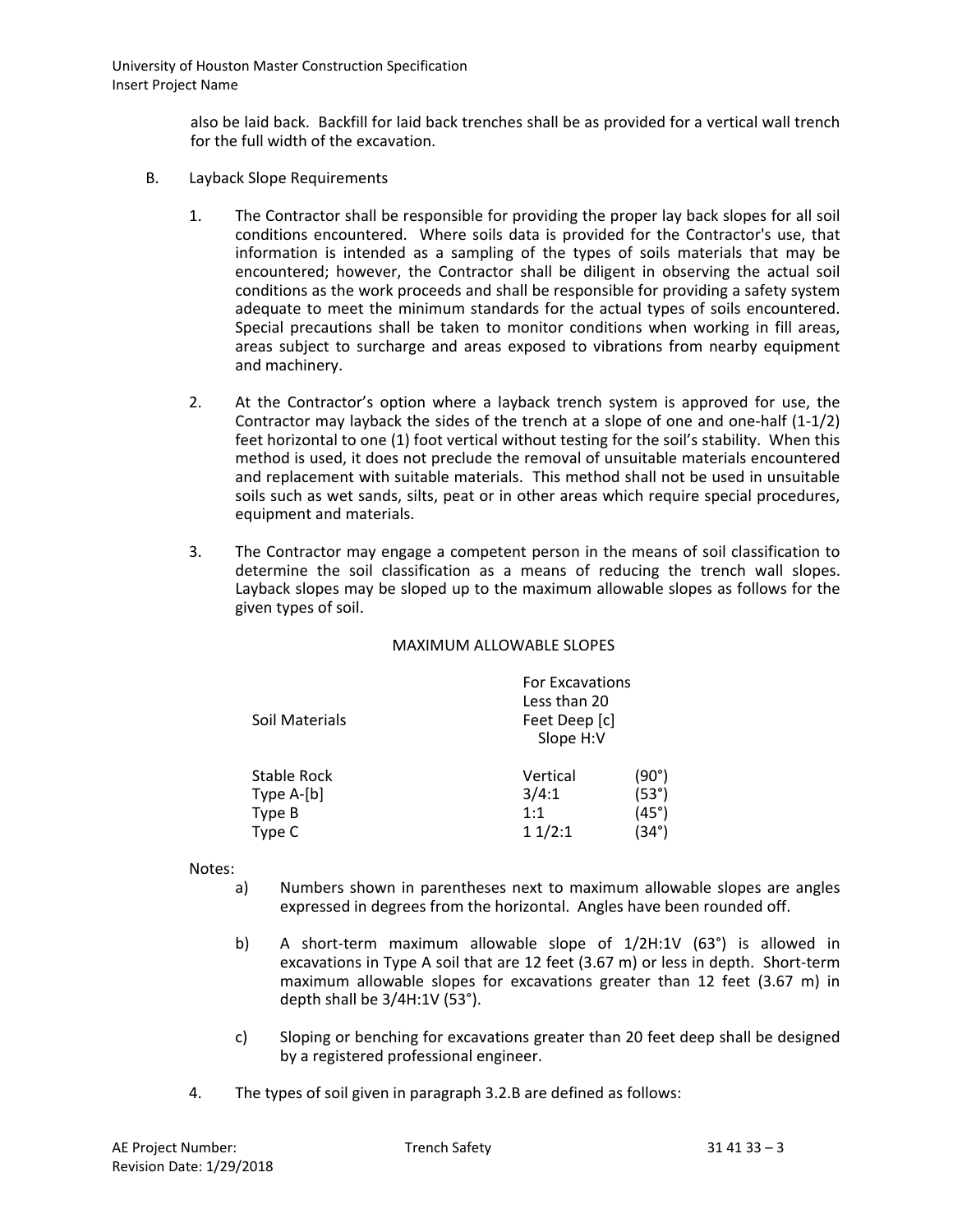- a) Stable Rock Natural solid mineral matter that can be excavated with vertical sides and remain in tract while exposed.
- b) Type A Cohesive soils with an unconfined compressive strength of 1.5 tons per square foot or greater. Examples of cohesive soils are: clay, silty clay, sandy clay, clay loam and in some cases, silty clay loam and sandy clay loam cemented soils such as caliche and hard pan are also considered Type A. However, no soil is Type A if:
	- i. The soil is fissured.
		- ii. The soil is subject to vibration from heavy traffic, piling driving, or similar effects.
		- iii. The soil has been previously disturbed.
		- iv. The soil is part of a sloped, layered system where the layers dip into the excavation on a slope of four horizontal to one vertical or greater.
		- v. The soil is subject to other factors that would require it to be classified as a less stable material.
- c) Type B Soil that meets one of the following:
	- i. Cohesive soil with an unconfined compressive strength greater than 0.5 tons per square foot, but less than 1.5 tons per square foot.
	- ii. Granular cohesionless soils including: angular gravel, silt, silt loam, sandy loam and in some cases, silty clay loam and sandy clay loam.
	- iii. Previously disturbed soils except those which would otherwise be classified as Type C soil.
	- iv. Soil that meets the unconfined compressive strength or cementation requirements for Type A, but is fissured or subject to vibration.
	- v. Dry rock that is not stable.
	- vi. Material that is part of a sloped, layered system where the layers dip into the excavation on a slope less steep than four horizontal to one vertical, but only if the soil would otherwise be classified as Type B.
- d) Type C Soil that meets one of the following:
	- i. Cohesive soil with an unconfined compressive strength of 0.5 tons per square foot or less.
	- ii. Granular soils including: gravel, sand and loamy sand.
	- iii. Saturated or submerged soil.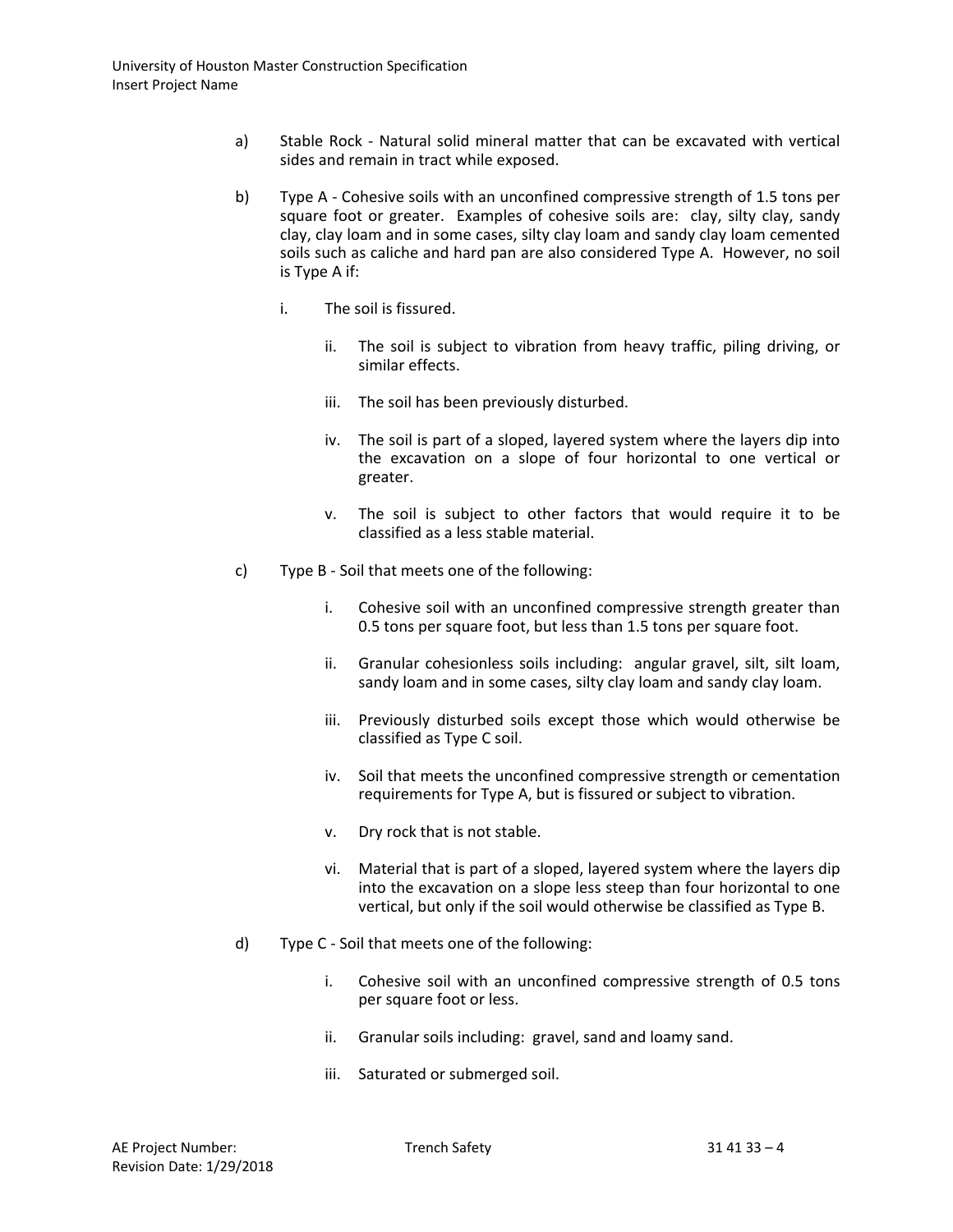- iv. Submerged rock that is not stable.
- v. Soil in a sloped, layered system where the layers dip into the excavation on a slope of four horizontal to one vertical or greater.
- 5. Unconfined compressible strength shall mean the load per unit area at which a soil will fail in compression. It can be determined by laboratory testing, estimated in the field using a pocket penetrometer, or other previously approved methods.
- 6. Wet soil shall mean soil that contains significantly more moisture than moist soil, but in such a range of values that cohesive material will slump or begin to flow when vibrated. Granular material that would exhibit cohesive properties when moist will lose those cohesive properties when wet.
- 7. Layered systems shall be classified in accordance with its weakest layer; however, each layer may be classified individually where a more stable layer lies under a less stable layer.
- 8. Previously classified material whose properties, factors, or conditions affecting its classification change in any way shall be reclassified as necessary and changes to the trench safety plan shall be accomplished before continuing any work in or near the trench where there may be potential danger to workers due to trench failure.
- 9. The slope of a laid back trench wall shall be less steep than the maximum allowable slope when there are signs of distress. The maximum allowable slope for a material in distress shall be 1/2 horizontal to one vertical or less steep than the maximum allowable slope for the material in a non-distressed condition. Distress shall mean a condition in which a cave-in is imminent or likely to occur.
- 10. When surcharge loads from adjacent structures, stored material or equipment, operating equipment, or traffic are present, a competent person shall determine the degree to which the actual slope must be reduced below the maximum allowable slope, and shall assure that such a reduction is achieved.
- 11. An adequate means of exit such as a ladder or steps shall be provided and located so as to require no more than 25 feet of lateral travel to exit the trench.

# 3.3 TIMBER SHORING

A. General

Timber shoring may be used as a means of trench protection from cave-ins in trenches that do not exceed 20 feet in depth. The timber shoring system may be used in lieu of sloping and benching systems, or in conjunction with those systems. Good judgment shall be used by the Contractor in selecting the proper system when alternative designs are given.

B. Soil Classification

The timber shoring system designs are subject to soil classifications outlined in 3.2.B.4 of this section. Classification shall be conducted by a competent person using the proper means and methods of classification as described in this section.

C. Basis and Limitations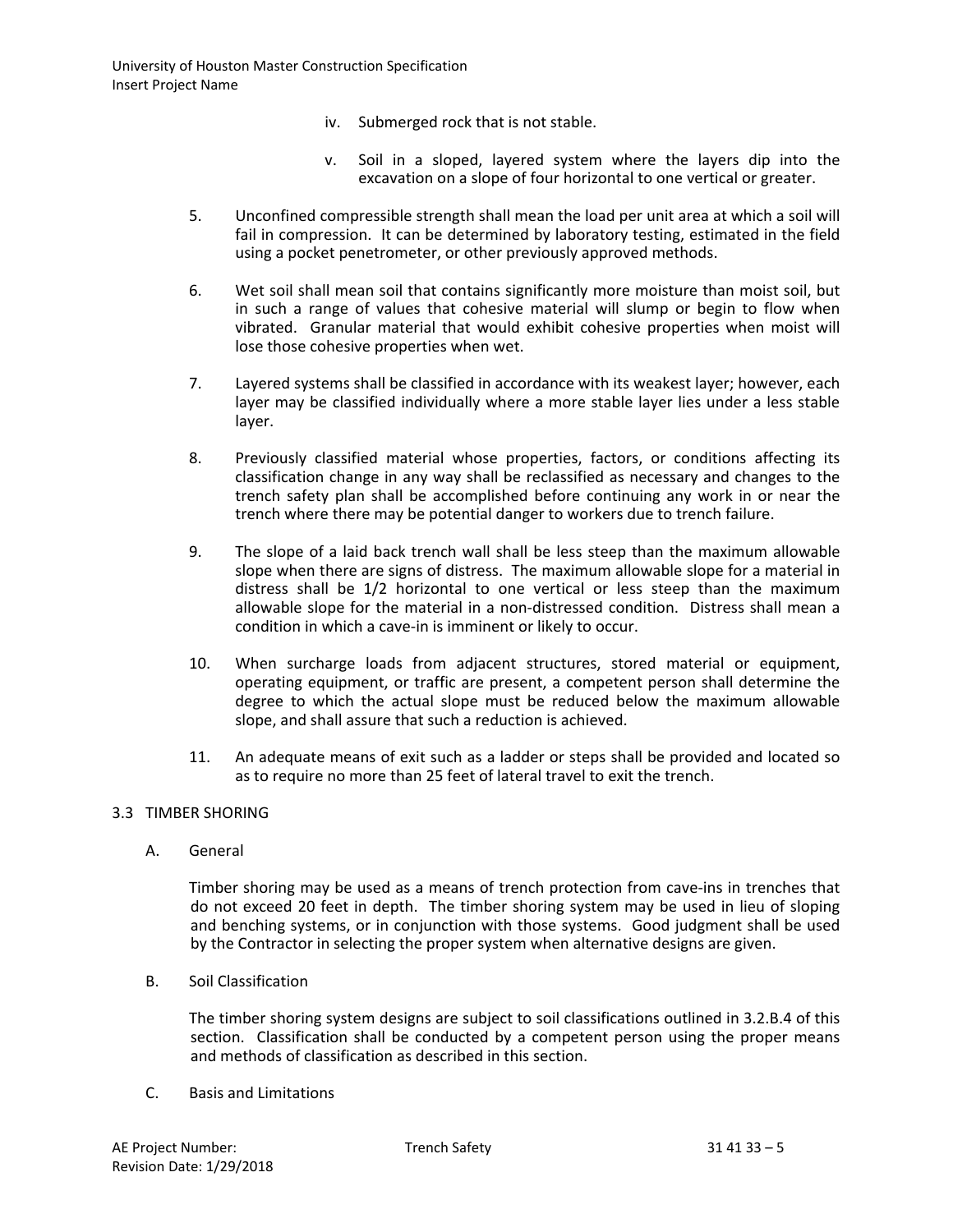- 1. Dimension of Timber Members
	- a) The sizes of the timber members shown in the details are taken from the National Bureau of Standards (NBS) report, "Recommended Technical Provisions for Construction Practice in Shoring and Sloping of Trenches and Excavations." In addition where NBS did not recommend specific sizes for members, member sizes are based upon an analysis of the sizes required for use by existing codes and an empirical practice.
	- b) The required dimensions of the members listed in the tables refer to actual dimensions and not nominal dimensions of the timber.
- 2. Limitation of Application
	- a) It is not intended that the timber shoring specification apply to every situation that may be experienced in the field. This data was developed to apply to situations that are anticipated to be present at the site. Where the system provided does not meet the requirement of the actual conditions in the field, the Contractor shall either notify the Owner of the situation and present an engineered solution designed and sealed by the Registered Professional Engineer, or shall notify the Owner of the unanticipated conditions and await instructions.
	- b) When any of the following conditions are present, the members specified and shown in the details are not considered adequate.
		- i. When loads imposed by structures or by stored material adjacent to the trench weigh in excess of the load imposed by a two foot soil surcharge. Adjacent shall mean the area within a horizontal distance from the edge of the trench equal to the depth of the trench.
		- ii. When vertical loads imposed on crossbraces exceed a 240 pound gravity load distributed on a one foot section of the center of the crossbrace.
		- iii. When surcharge loads are present from equipment weighing in excess of 20,000 pounds.
		- iv. When only the lower portion of a trench is shored and the remaining portion of the trench is sloped or benched unless:
			- (1) The sloped portion is sloped at an angle less steep than 3H:1V;
			- (2) The members are selected from the tables based upon the total trench depth from the top of the overall trench and not the toe of the slope.
- 3. Cross braces or trench jacks shall be placed in true horizontal position, be spaced vertically, and be secured to prevent sliding, falling or kickouts.
- 4. Backfilling and removal of trench supports shall progress together from the bottom of the trench. Jacks or braces shall be released slowly and, in unstable soil, ropes shall be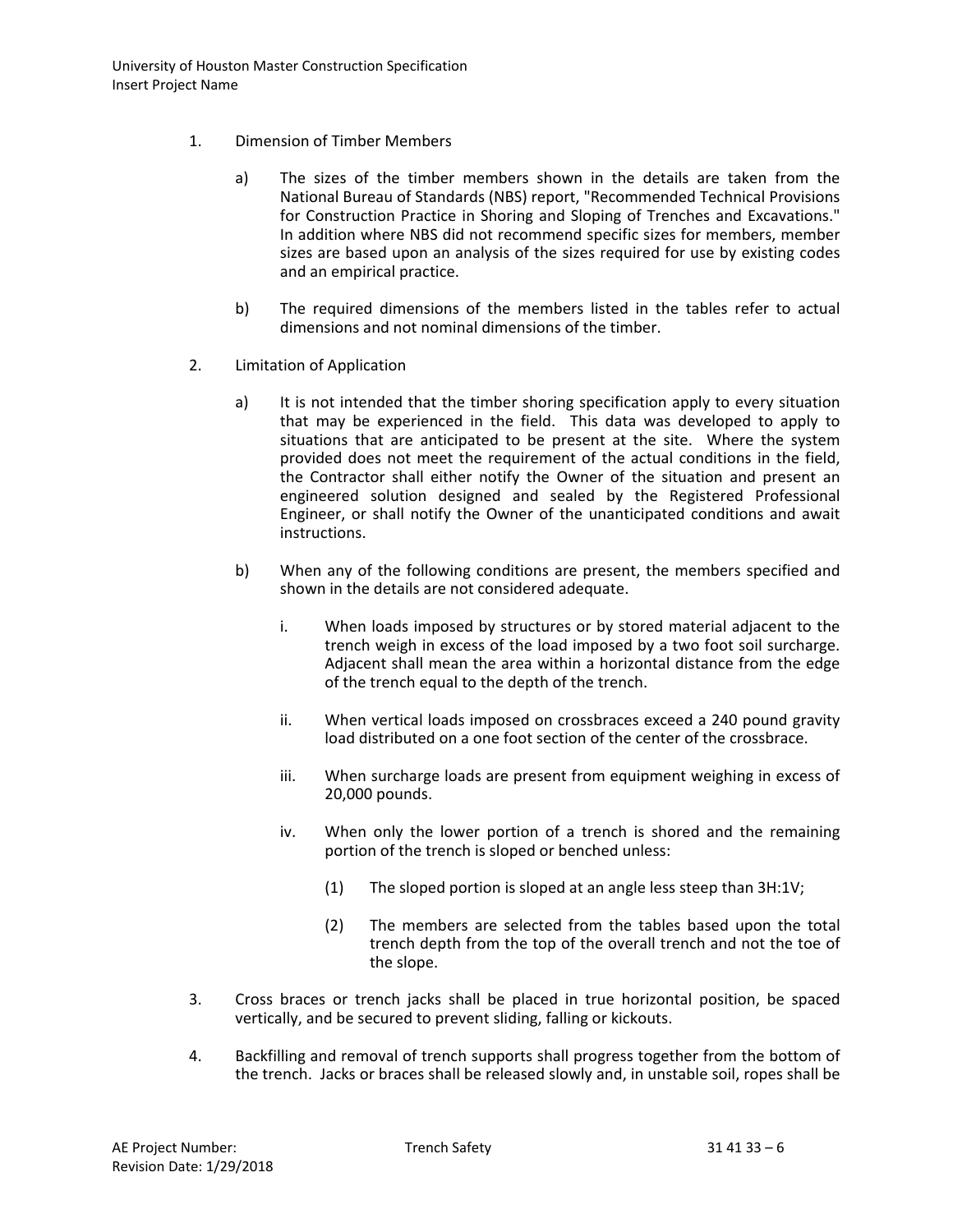used to pull out the jacks or braces from above after employees have cleared the trench.

- 5. An adequate means of exit shall be provided such as a ladder or steps and shall be located so as to require no more than 25 feet of lateral travel to exit the trench.
- 6. Where necessary due to wet soils or other similar conditions, the shoring system shall use tight sheeting such that material is contained behind the sheeting.

### 3.4 ALTERNATIVE SHORING SYSTEMS

A. General

Alternative shoring systems may be used when approved by the Owner. Steel, aluminum or other approved materials may be used in lieu of wood for shoring where the system is designed, constructed and maintained in a manner that will give equal to or greater protection than the wood system.

B. Sheet Piling

Sheet piling may be used when approved by the Owner to shore the sides of the trench. Sheet piles shall be removed at the completion of the work unless otherwise directed by the Owner. When piling is to remain, the piling shall be cut off at least three feet from the top of the excavation or at least three feet from the top of the proposed finished grades, whichever is lower. The sheet piling system shall be designed by a Registered Professional Engineer and shall provide equal or greater protection than the specified wood shoring system. Materials for the piling shall be approved by the Owner.

C. Trench Boxes

Trench boxes that provide equal or greater protection as the specified wood shoring system may be used. The Contractor shall be responsible for insuring the adequacy, maintenance, and design of the trench box used. The Contractor shall also be responsible for the proper use and operation of the trench box.

- D. Shield Systems
	- 1. General
		- a) Shield systems shall not be subjected to loads exceeding those which the system was designed to withstand.
		- b) Shields shall be installed in a manner to restrict lateral or other hazardous movement of the shield in the event of the application of sudden lateral loads.
		- c) Workers shall be protected from the hazard of cave-ins when entering or exiting the areas protected by shields.
		- d) Workers shall not be allowed in trenches or shields when shields are being installed, removed, or relocated.
	- 2. Excavations of earth material to a level not greater than two feet below the bottom of a shield shall be permitted, but only if the shield is designed to resist the forces